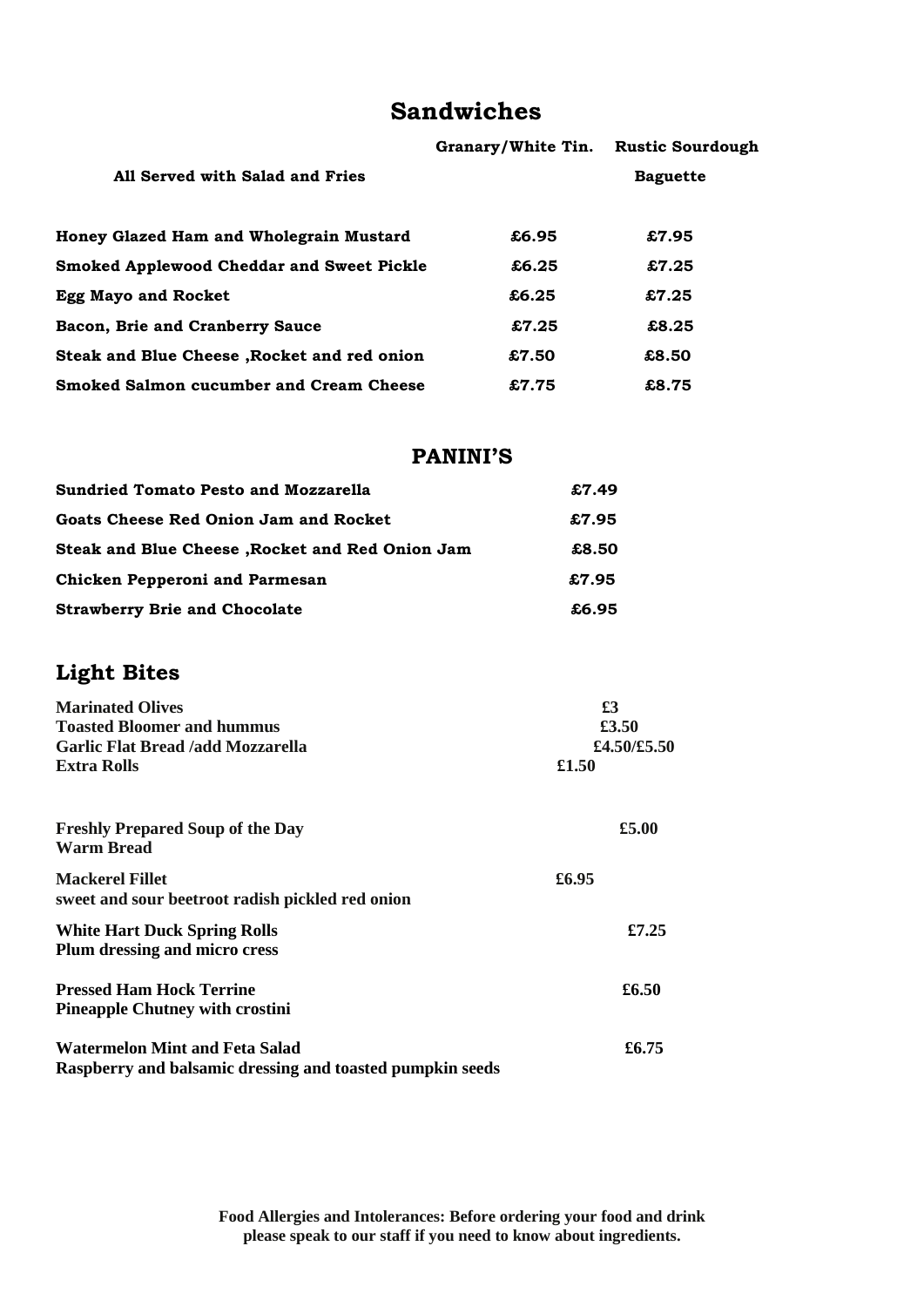| <b>To Share</b>                                                                                                                                   |             |
|---------------------------------------------------------------------------------------------------------------------------------------------------|-------------|
| <b>Rosemary and Garlic Baked Camembert</b><br>Baked bloomer and red onion marmalade                                                               | £14         |
| <b>Charcuterie Board</b><br>Continental meats, baked bloomer, red onion jam, olives<br>Feta, sundried tomato pesto, frozen grapes                 |             |
| <b>Feeling Hungry</b>                                                                                                                             |             |
| <b>Classic Cheese Burger</b><br>Bacon, Apple wood, Coleslaw, Fries and Onion Ring                                                                 | £13.95      |
| <b>Chicken Burger</b><br>Bacon, Apple wood, Coleslaw, Fries and Onion Ring                                                                        | £13.95      |
| <b>Traditional Fish n Chips</b><br>lemon batter, mushy peas and tartar sauce                                                                      | £13.50      |
| <b>Grilled Rib Eye Steak 80z</b>                                                                                                                  | £26.49      |
| <b>Seared Sirloin Steak</b><br><b>80z</b><br><b>Served with</b><br>Grilled Plum Tomato, Portobello Mushroom, Chips and Onion rings                | £21.49      |
| Ham Egg and Chips<br>pineapple chutney                                                                                                            | £10.50      |
| Bangers Mash peas and onion gravy                                                                                                                 | £9.50       |
| <b>Sides</b><br><b>Chunky Chips, Fries, New Potatoes, Summer Greens,</b><br>Buttered Savoy Cabbage, Mixed Salad, Rocket and Parmesan, Onion Rings | £3.00       |
| <b>Pizzas</b>                                                                                                                                     |             |
| <b>Margherita</b><br>The Classic Spicy Tomato, basil and mozzarella                                                                               | £11         |
| <b>Diavola</b><br>Pepperoni, Salami, Jalapenos and mozzarella                                                                                     | £14         |
| <b>Mediterranean</b><br>Cherry Tomatoes, spinach, red onion, mozzarella                                                                           | £12         |
| <b>Calzone "The Italian Pasty"</b><br>Prosciutto spinach, mushroom and mozzarella                                                                 | £14         |
| "Hawiian" Love it or Hate it the Classic Ham and Pineapple                                                                                        | $\pounds13$ |

#### **Prices include VAT.**

**No service charge is added except for tables of six or more adults when an optional 10% will be added to your bill.**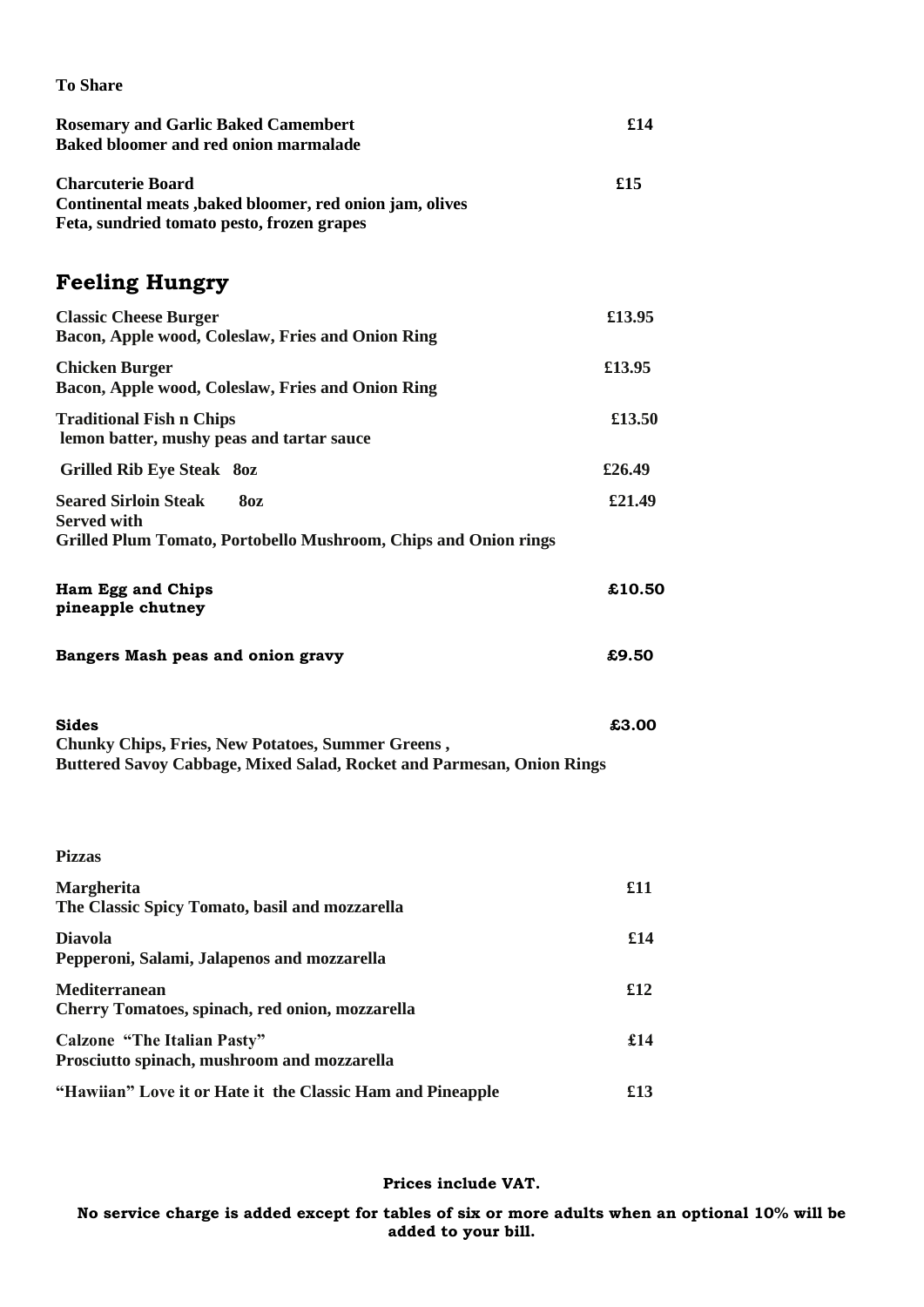#### **ADMIRAL COLLINGWOOD DODINGTON CHEESE**

**This semi-soft cheese is washed in Newcastle Brown Ale. Once ripe it is smooth and succulent,** 

**melting on the tongue with a tangy after taste from the ale.** 

#### **BELTON RED FOX**

**The cheese, which is handmade at Belton Farm, It has a russet colour and a wonderful rugged mouthfeel with a hint of 'crunch'. The subtle crunch comes from the naturally occurring calcium lactate crystals which form as the cheese matures.** 

**Red Fox is typically aged for around 14 to 18 months before it gets the Belton seal of approval and is ready for you to enjoy.**

#### **OXFORD ISIS** Semi soft cheese

**One of the cheeses from Baron Robert Pouget's collection , the rind of which is washed in Oxfordshire Honey Mead,**

#### **CERNEY ASH**

**This is our fantastic soft goat cheese shaped in a truncated pyramid called Cerney Ash. It is handcoated with an oakash/seasalt mix. It has a subtle flavour with a hint of a lemony tang. The flavour deepens with age. It was one of the original goats cheeses produced in the UK and remains a firm favourite.**

#### **DORSET BLUE VINNEY**

**Dorset Blue Vinny cheese could once be found in nearly every farmhouse in the county. It was an ideal way of using the 'left-over' milk after the cream had been skimmed off for butter-making.**

> **3 Cheese Plate £7.50 Extra Cheese £1.50 Chilli Jam, Frozen grapes And Biscuits**